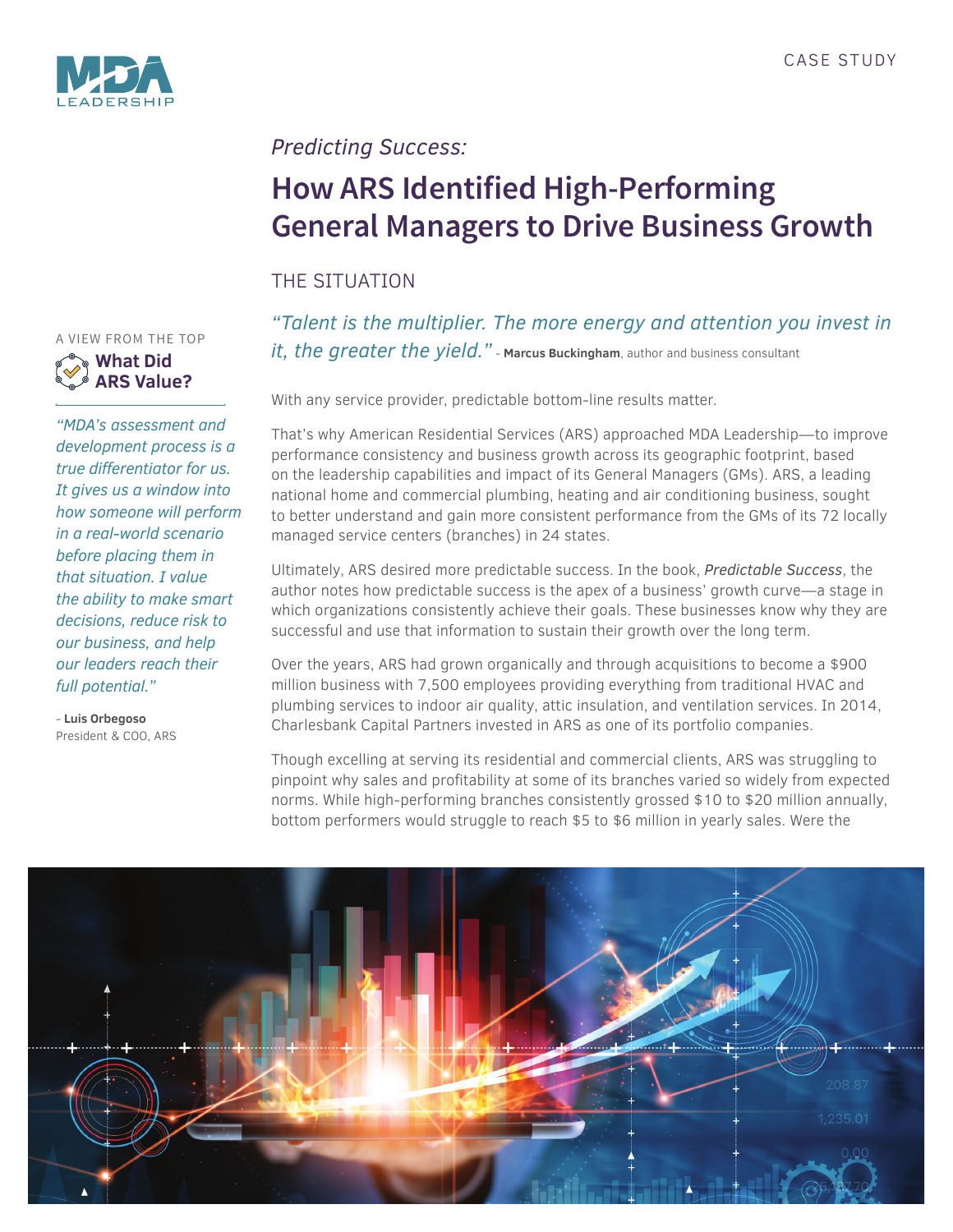lackluster results due to geography or the strength of local competitors? Or could the sales shortcomings be related to each location's leadership? ARS suspected the latter, and charged MDA with not only learning if, how, and why this was happening, but also what could be done to improve its underperforming service centers.

### **ARS had two clear objectives:**

- 1. Gain an accurate understanding of the readiness of its GMs to lead their branches to more steady and consistent growth.
- 2. Establish clear plans and provide resources to help existing GMs close any critical gaps between the leadership skills they are demonstrating today and the capabilities the organization needs them to be demonstrating going forward.

### THE MDA SOLUTION

### **Define the Requirements for Future GM Success**

MDA guided the executive team through a future-focused analysis of the GM role requirements and summarized the findings in a success profile that captured the essential GM actions and outcomes, the differentiating leadership attributes and behaviors, and the prior work experiences that were considered foundational to success in the role. As MDA learned, success in the GM role requires a very unique mix of a) troubleshooting and problem-solving skills; b) engaging, focusing, and developing the team to execute the priorities essential for branch differentiation and growth; and c) fostering team alignment with the organization's customer-centric values. The resulting profile became the ARS standard for assessing and developing its GMs.

### **Configure and Implement an In-Depth GM Assessment Process**

Based on the GM success profile, MDA configured an assessment process consisting of a structured background interview, problem-solving tests, and personality and motives inventories. These assessment components provided strong insights into GM leadership aptitudes, capacities, and potential.

However, understanding a leader's true *readiness* to lead in a specific role requires evidence of that leader's ability to translate those raw ingredients into effective leadership action and outcomes. Evidence of that ability can be readily observed through carefully crafted, day-in-the-life business simulations. Toward that end, MDA developed and implemented a business case that mirrored future-focused, real-life GM issues and challenges. Then three strategic, business simulations were created to allow observation of each GM's skills-in-action, including a: (a) branch analysis and planning assignment, (b) meeting with a call center leader (a direct report to the GM), and (c) meeting with an HVAC leader (also a direct report to the GM). Assessments were then delivered individually and in groups to more than 80 existing GMs.

### **Accelerate GM Growth**

Immediately after the assessment, each GM received detailed feedback on his/her leadership capacities and demonstrated capabilities. Assessment and feedback were then followed by a robust growth planning process that engaged the GMs, their managers, and HR business partners in a series of experiences designed to ensure alignment on each GM's growth priorities and plans, and ensure on-going execution and progress against those plans.



*"In our business, turnover is everything, and any insight we can gain, such as whether we're placing a potential low performer into a key role, is valuable. Turnover occurs because there wasn't a good fit between the role and the person. Assessment minimizes the risk of a bad hire."*

- **Neal Zamore,**

Senior Vice President and Chief Marketing Officer, ARS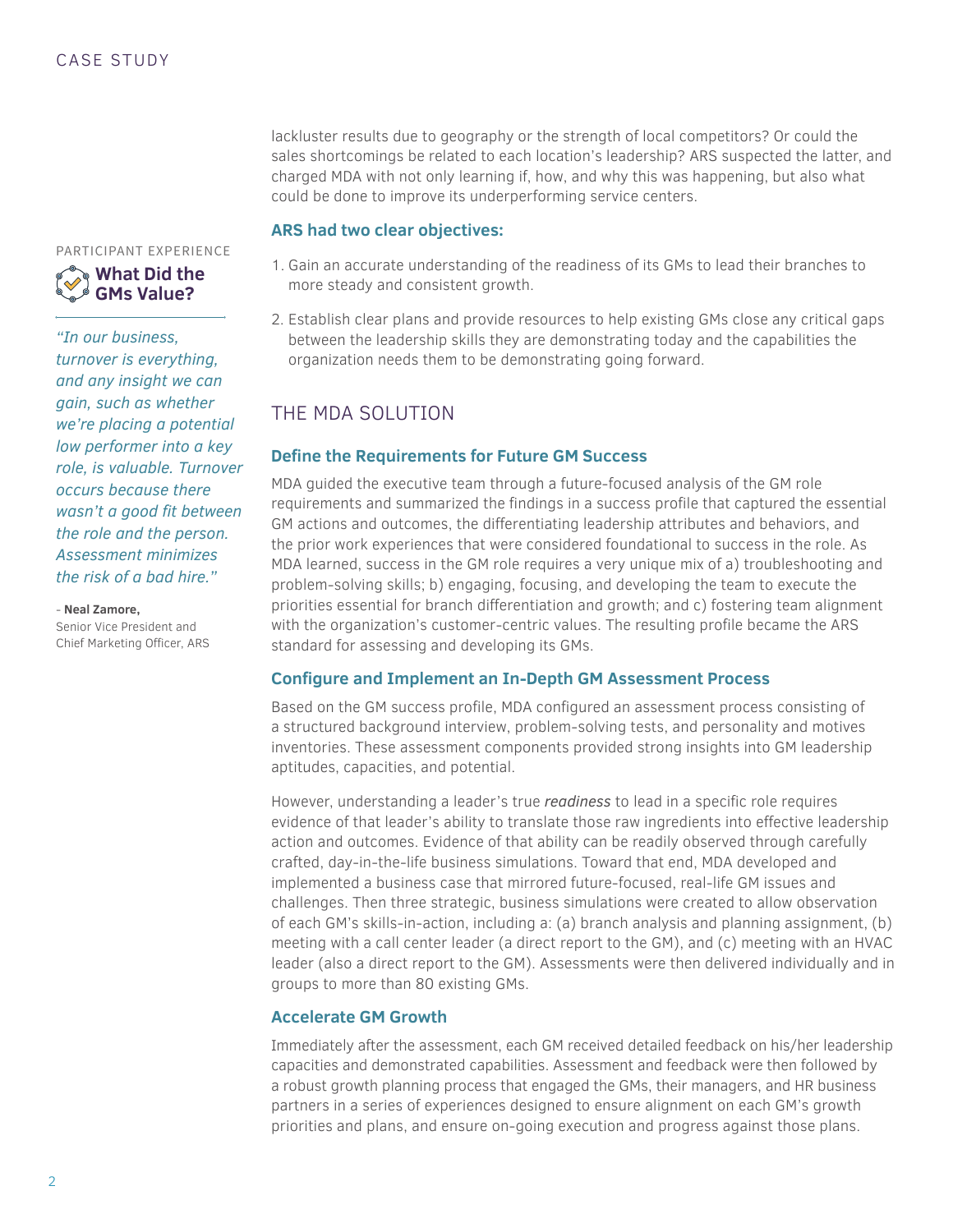The depth, rigor, and immediate usefulness of the MDA assessment and growth planning process stood out to the GMs. "I always thought I was a good leader, but the results were eye-opening," said Clint Schreck, Division General Manager for ARS, who at the time was the ARS General Manager in Columbus, Ohio. "In terms of becoming aware of my weaknesses, and learning how I could improve, and in turn improve the business, it was the most amazing experience of my life."

After Schreck completed his MDA assessment and growth planning, the Columbus service center more than doubled its annual revenue, and he was promoted to his current role. "MDA directly helped me get to where I am today, through the insights they provided me," he said. "I wouldn't be able to do half the work I do today without MDA Leadership's input and guidance to help me get there."

### THE IMPACT

### **Assessment Results Predict GM Performance**

Over the next two years, ARS measured GM job performance using both quantitative, objective performance metrics (e.g., revenue, EBITDA, staff retention) as well as qualitative, manager ratings of leadership competencies and overall performance effectiveness. As part of examining the relationship between assessment results and GM job performance, ARS combined the various measures to create an overall performance metric. Using this overall metric, ARS split the GMs into three groups: high-performing, moderate/mixed-performing, and low-performing.

#### PARTICIPANT EXPERIENCE



*"It helped me delegate and operate at a different level, which I needed to, because running an \$11 million business is very different than running a \$23 million business. The experience absolutely helped me achieve what we have here today."*

- **Clint Schreck,** Division General Manager, ARS



### MDA Assessment Rating Means by High- and Low-Performing General Managers

The results of this study revealed that assessment ratings accurately predicted which level of overall performance the GMs would achieve two to three years post-assessment. The graphic above demonstrates that assessment ratings were uniformly higher (most differences were statistically significant) for GMs who ended up in the high-performing group versus those who ended up in the low-performing group. That is, GMs with higher assessment ratings were notably more likely to be high performers than GMs with lower assessment ratings. This research demonstrated the predictive power of the MDA assessment procedures, and provided ARS with strong justification for continuing to use this process to select future GMs who are more likely to be high-performing.